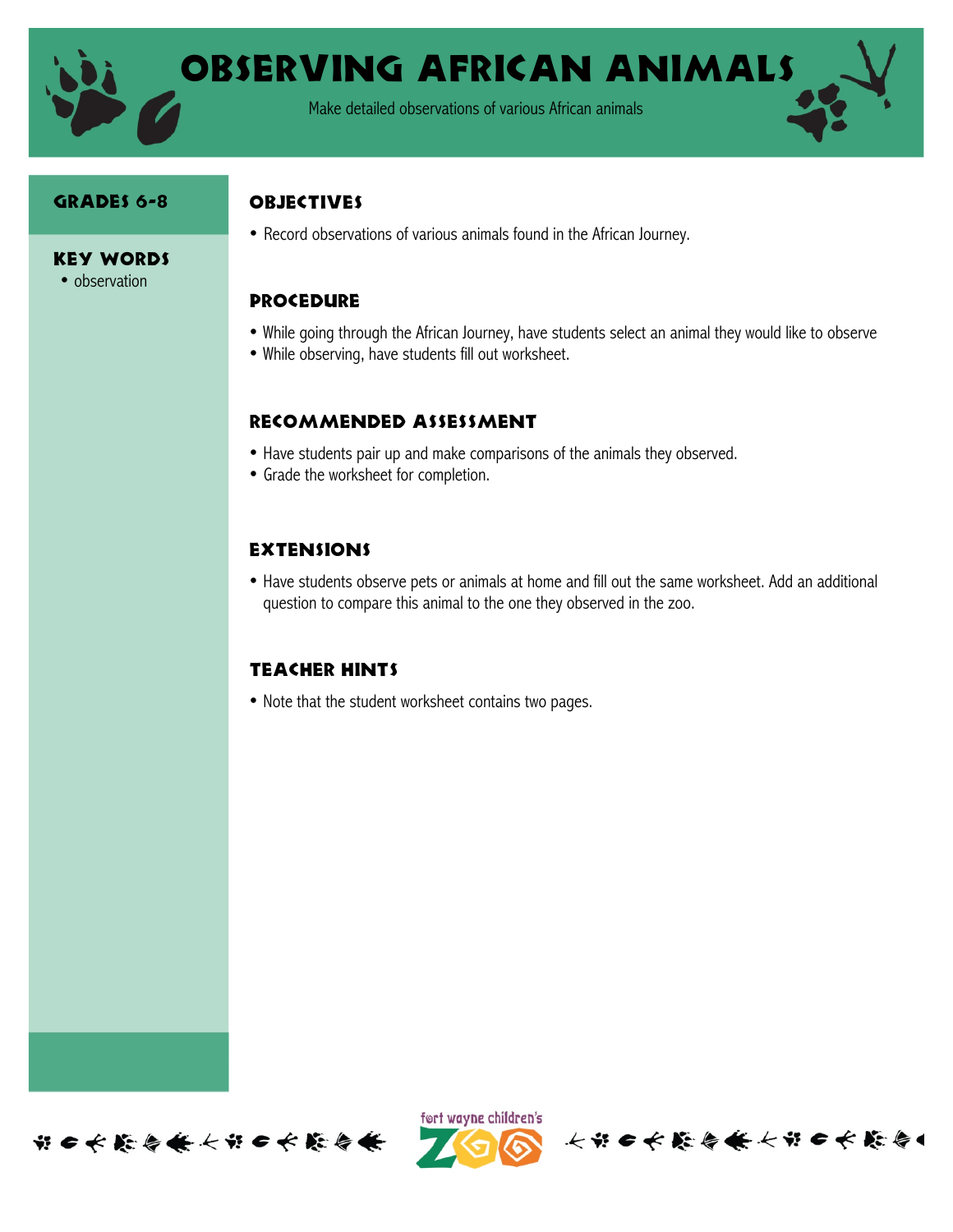| <b>OBSERVING AFRICAN ANIMALS</b>                                                    |  |  |  |
|-------------------------------------------------------------------------------------|--|--|--|
| Find an animal you wish to observe. Use all your<br>senses to answer the questions. |  |  |  |

| 1. Sketch your animal carefully on a blank page                                  |
|----------------------------------------------------------------------------------|
| 2. Estimate how much your animal weighs (in pounds) ____________________________ |
| 3. Estimate how long or tall your animal is (in feet)___________________________ |
| 4. How does the animal move from place to place?                                 |
| 5. How many arms does it have? Legs? Wings? Fins?                                |

- 6. Compare the front and back legs.
- 7. How many toes are on each foot? Does it have toenails?
- 8. Observe the animal for 10 minutes. Make a check mark each time it does one of the following.

| Walk          | Runs          | Lies down     | Sleeps | Eats            |
|---------------|---------------|---------------|--------|-----------------|
|               |               |               |        |                 |
|               |               |               |        |                 |
| <b>Drinks</b> | Grooms itself | Grooms others | Yawns  | Looks at people |
|               |               |               |        |                 |
|               |               |               |        |                 |

fort wayne children's

个出自长能停条长出自长能停!